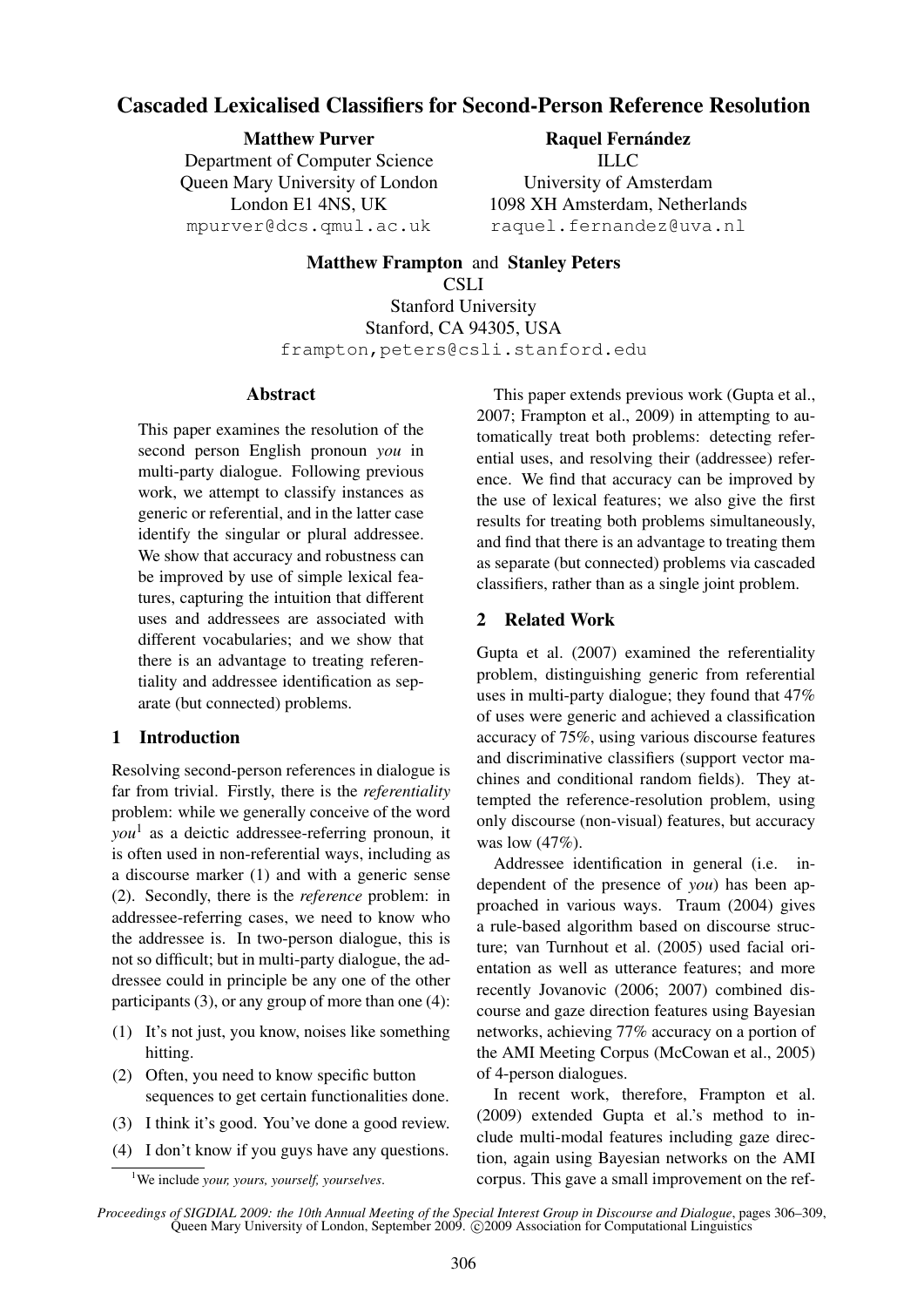erentiality problem (achieving 79% accuracy), and a large improvement on the reference-resolution task (77% accuracy distinguishing singular uses from plural, and 80% resolving singular individual addressee reference).

However, they treated the two tasks in isolation, and also broke the addressee-reference problem into two separate sub-tasks (singular vs. plural reference, and singular addressee reference). A full computational *you*-resolution module would need to treat all tasks (either simultaneously as one joint classification problem, or as a cascaded sequence) – with inaccuracy at one task necessarily affecting performance at another – and we examine this here. In addition, we examine the effect of lexical features, following a similar insight to Katzenmaier et al. (2004); they used language modelling to help distinguish between user- and robot-directed utterances, as people use different language for the two – we expect that the same is true for human participants.

### 3 Method

We used Frampton et al. (2009)'s AMI corpus data: 948 *"you"*-containing utterances, manually annotated for referentiality and accompanied by the AMI corpus' original addressee annotation. The very small number of two-person addressee cases were joined with the three-person (i.e. all non-speaker) cases to form a single "plural" class. 49% of cases are generic; 32% of referential cases are plural, and the rest are approximately evenly distributed between the singular participants. While Frampton et al. (2009) labelled singular reference by physical location relative to the speaker (giving a 3-way classification problem), our lexical features are more suited to detecting actual participant identity – we therefore recast the singular reference task as a 4-way classification problem and re-calculate their performance figures (giving very similar accuracies).

Discourse Features We use Frampton et al. (2009)'s discourse features. These include simple durational and lexical/phrasal features (including mention of participant names); AMI dialogue act features; and features expressing the similarity between the current utterance and previous/following utterances by other participants. As dialogue act features are notoriously hard to tag automatically, and "forward-looking" information about following utterances may be unavailable in

an on-line system, we examine the effect of leaving these out below.

Visual Features Again we used Frampton et al. (2009)'s features, extracted from the AMI corpus manual focus-of-attention annotations which track head orientiation and eye gaze. Features include the target of gaze (any participant or the meeting whiteboard/projector screen) during each utterance, and information about mutual gaze between participants. These features may also not always be available (meeting rooms may not always have cameras), so we investigate the effect of their absence below.

Lexical Features The AMI Corpus simulates a set of scenario-driven business meetings, with participants performing a design task (the design of a remote control). Participants are given specific roles to play, for example that of project manager, designer or marketing expert. It therefore seems possible that utterances directed towards particular individuals will involve the use of different vocabularies reflecting their expertise. Different words or phrases may also be associated with generic and referential discussion, and extracting these automatically may give benefits over attempting to capture them using manually-defined features. To exploit this, we therefore added the use of lexical features: one feature for each distinct word or ngram seen more than once in the corpus. Although such features may be corpus- or domain-specific, they are easy to extract given a transcript.

## 4 Results and Discussion

### 4.1 Individual Tasks

We first examine the effect of lexical features on the individual tasks, using 10-way cross-validation and comparing performance with Frampton et al. (2009). Table 1 shows the results for the referentiality task in terms of overall accuracy and perclass F1-scores; 'MC Baseline' is the majorityclass baseline; results labelled 'EACL' are Frampton et al. (2009)'s figures, and are presented for all features and for reduced feature sets which might be more realistic in various situations: '-V' removes visual features; '-VFD' removes visual features, forward-looking discourse features and dialogue-act tag features.

As can be seen, adding lexical features ('+words' adds single word features, '+3grams' adds n-gram features of lengths 1-3) improves the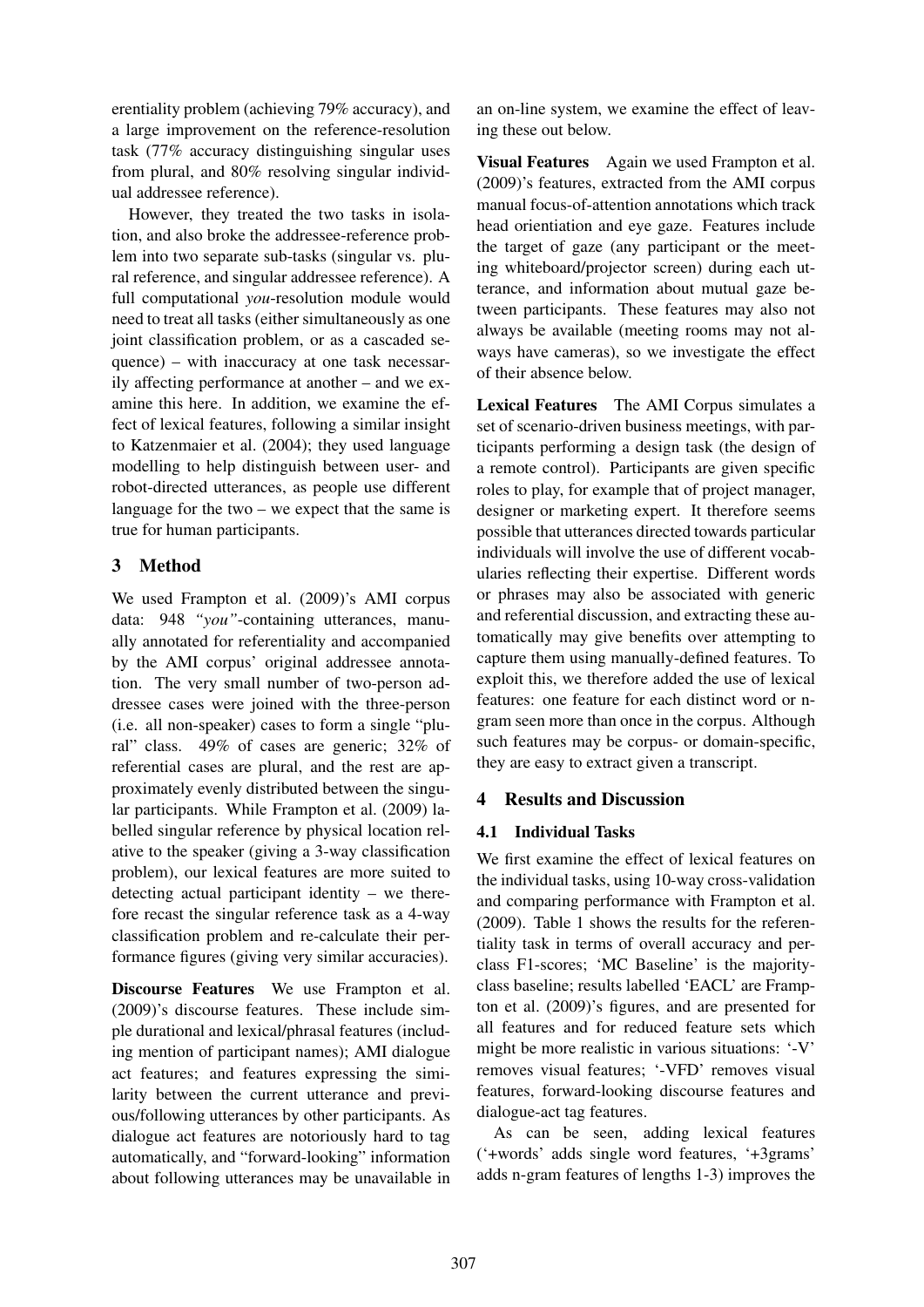| Features           | Acc  | $F_{gen}$         | $F_{ref}$ |
|--------------------|------|-------------------|-----------|
| <b>MC</b> Baseline | 50.9 | $\mathbf{\Omega}$ | 67.4      |
| <b>EACL</b>        | 79.0 | 80.2              | 77.7      |
| <b>EACL-VFD</b>    | 73.7 | 74.1              | 73.2      |
| +words             | 85.3 | 85.7              | 84.9      |
| $+3$ grams         | 87.5 | 87.4              | 87.5      |
| +3grams -VFD       | 87.2 | 86.9              | 87.6      |
| 3grams only        | 85.9 | 85.2              | 86.4      |

Table 1: Generic *vs.* referential uses

| Features        | Acc  | $\rm F_{sing}$ | $F_{\text{plur}}$ |
|-----------------|------|----------------|-------------------|
| MC Baseline     | 67.9 | 80.9           |                   |
| <b>EACL</b>     | 77.1 | 83.3           | 63.2              |
| <b>EACL-VFD</b> | 71.4 | 81.5           | 37.1              |
| +words          | 83.1 | 87.8           | 72.5              |
| $+3$ grams      | 85.9 | 90.0           | 76.6              |
| +3grams -VFD    | 87.1 | 91.0           | 77.6              |
| 3grams only     | 86.9 | 90.8           | 77.0              |

Table 2: Singular *vs.* plural reference.

performance significantly – accuracy is improved by 8.5% absolute above the best EACL results, which is a 40% reduction in error. Robustness to removal of potentially problematic features is also improved: removing all visual, forward-looking and dialogue act features makes little difference. In fact, using *only* lexical n-gram features, while reducing accuracy by 2.6%, still performs better than the best EACL classifier.

Table 2 shows the equivalent results for the singular-plural reference distinction task; in this experiment, we used a correlation-based feature selection method, following Frampton et al. (2009). Again, performance is improved, this time giving a 8.8% absolute accuracy improvement, or 38% error reduction; robustness to removing visual and dialogue act features is also very good, even improving performance.

For the individual reference task (again using feature selection), we give a further 'NS baseline' of taking the next speaker; note that this performs rather well, but requires forward-looking information so should not be compared to '-F' results. Results are again improved (Table 3), but the improvement is smaller: a 1.4% absolute accuracy improvement (7% error reduction); we conclude from this that visual information is most important for this part of the task. Robustness to feature unavailability still shows some improvement: ex-

| Features        | Acc  | $F_{P1}$ | $F_{P2}$ | $F_{P3}$ | $F_{P4}$ |
|-----------------|------|----------|----------|----------|----------|
| MC baseline     | 30.7 | $\theta$ | 0        | 0        | 47.0     |
| NS baseline     | 70.7 | 71.6     | 71.1     | 72.7     | 68.2     |
| <b>EACL</b>     | 80.3 | 82.8     | 79.7     | 75.9     | 81.4     |
| <b>EACL-V</b>   | 73.8 | 79.2     | 70.7     | 74.1     | 71.4     |
| <b>EACL-VFD</b> | 56.6 | 58.9     | 55.5     | 64.0     | 47.3     |
| +words          | 81.4 | 83.9     | 79.7     | 79.3     | 81.8     |
| $+3$ grams      | 81.7 | 83.9     | 80.3     | 79.3     | 82.5     |
| $+3$ grams - V  | 74.8 | 81.3     | 71.7     | 75.2     | 71.4     |
| +3grams -VFD    | 60.7 | 66.3     | 55.9     | 66.2     | 53.0     |
| 3grams only     | 60.7 | 63.1     | 58.1     | 52.9     | 63.4     |
| 3grams +NS      | 74.5 | 76.7     | 73.8     | 75.0     | 72.7     |

Table 3: Singular addressee detection.

cluding all visual, forward-looking and dialogueact features has less effect than on the EACL system  $(60.7\%$  vs. 56.6% accuracy), and a system using only n-grams and the next speaker identity gives a respectable 74.5%.

Feature Analysis We examined the contribution of particular lexical features using Information Gain methods. For the referentiality task, we found that generic uses of *you* were more likely to appear in utterances containing words related to the main meeting topic, such as *button*, *channel*, or *volume* (properties of the to-be-designed remote control). In contrast, words related to meeting management, such as *presentation*, *email*, *project* and *meeting* itself, were predictive of referential uses. The presence of first person pronouns and discourse and politeness markers such as *okay*, *please* and *thank you* was also indicative of referentiality, as were n-grams capturing interrogative structures (e.g. *do you*).

For the plural/singular distinction, we found that the plural first person pronoun *we* correlated with plural references of *you*. Other predictive ngrams for this task were *you mean* and *you know*, which were indicative of singular and plural references, respectively. Finally, for the individual reference task, useful lexical features included participant names, and items related to their roles. For instance, the n-grams *sales*, *to sell* and *make money* correlated with utterances addressed to the "marketing expert", while utterances containing *speech recognition* and *technical* were addressed to the "industrial designer".

Discussion The best F-score of the three subtasks is for the generic/referential distinction; the